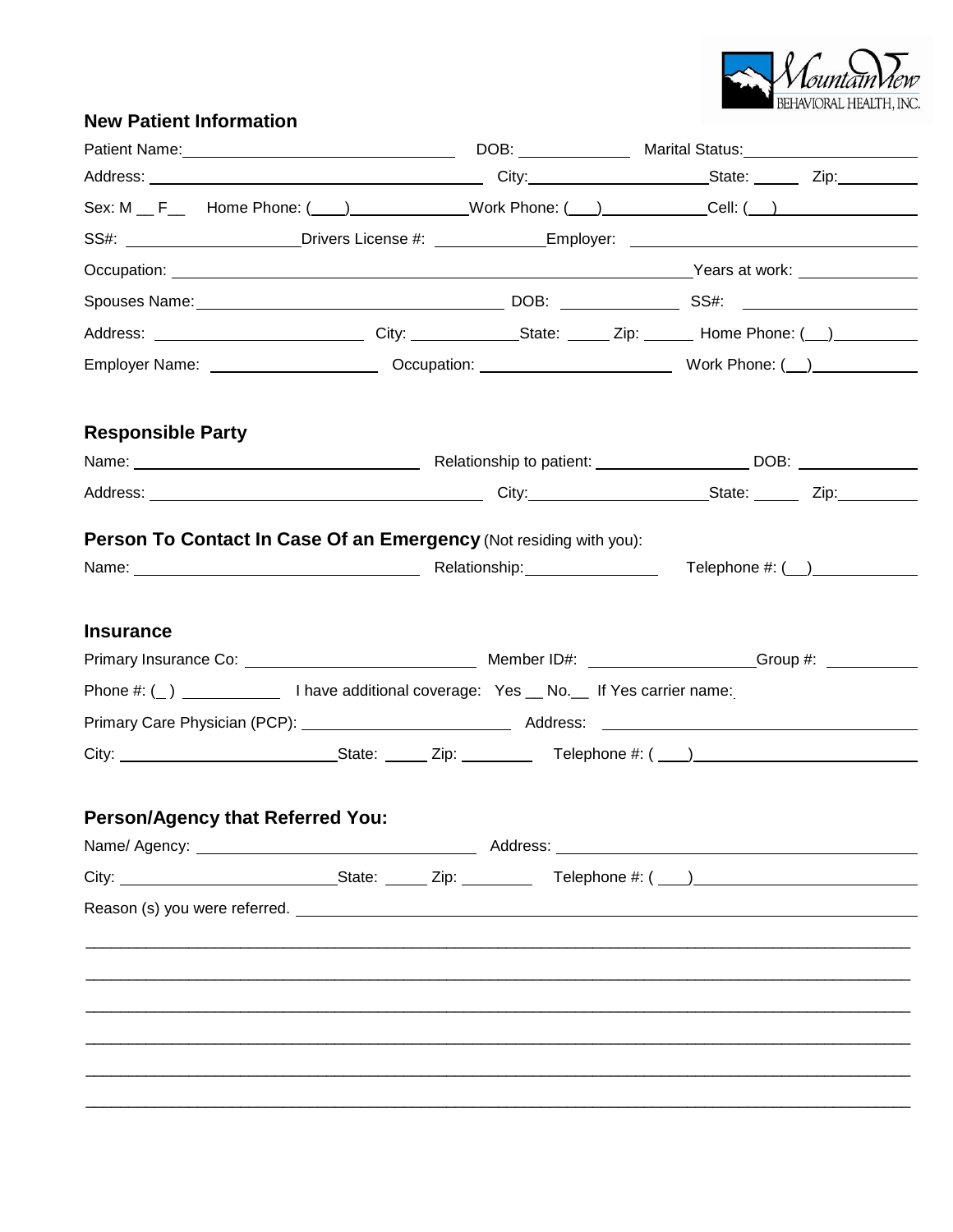

## **New Patient History Questionnaire**

## **Please complete the following information for your permanent record. Please return to the receptionist for your clinician to review at the beginning of your session.**

| Rating of Health: Poor                                                                                                                                                                  |              | Fair                                         | Satisfactory | Good        |         | Excellent |                 |
|-----------------------------------------------------------------------------------------------------------------------------------------------------------------------------------------|--------------|----------------------------------------------|--------------|-------------|---------|-----------|-----------------|
| Physical:                                                                                                                                                                               | $\mathbf{1}$ | 2                                            | 3            | 4           |         | 5         |                 |
| Emotional:                                                                                                                                                                              | 1            | 2                                            | 3            | 4           |         | 5         |                 |
| <b>Goals for Treatment:</b>                                                                                                                                                             |              |                                              |              |             |         |           |                 |
|                                                                                                                                                                                         |              |                                              |              |             |         |           |                 |
| <b>Current Symptoms:</b><br>What emotional, behavioral and physical symptoms have you experienced recently? Please give the frequency (Example ~rarely /<br>occasionally / frequently)  |              |                                              |              |             |         |           |                 |
|                                                                                                                                                                                         |              |                                              |              |             |         |           |                 |
| Symptom #3.                                                                                                                                                                             |              |                                              |              |             |         |           |                 |
| <b>Personal History:</b>                                                                                                                                                                |              |                                              |              |             |         |           |                 |
|                                                                                                                                                                                         |              |                                              |              |             |         |           |                 |
|                                                                                                                                                                                         |              |                                              |              |             |         |           |                 |
| Medical History: Date of last physical exam _________________________significant findings (if any)<br>Current & Previous Medical Illnesses (Including Surgeries): _____________________ |              |                                              |              |             |         |           |                 |
| Medication Allergies: Yes _______ No _______ Known Allergies:                                                                                                                           |              |                                              |              |             |         |           |                 |
|                                                                                                                                                                                         |              | Name of medication(s) taken - Current & Past |              | Dosage (mg) | Current | Past      | Last time taken |
|                                                                                                                                                                                         |              |                                              |              |             |         |           |                 |
|                                                                                                                                                                                         |              |                                              |              |             |         |           |                 |
|                                                                                                                                                                                         |              |                                              |              |             |         |           |                 |
|                                                                                                                                                                                         |              |                                              |              |             |         |           |                 |